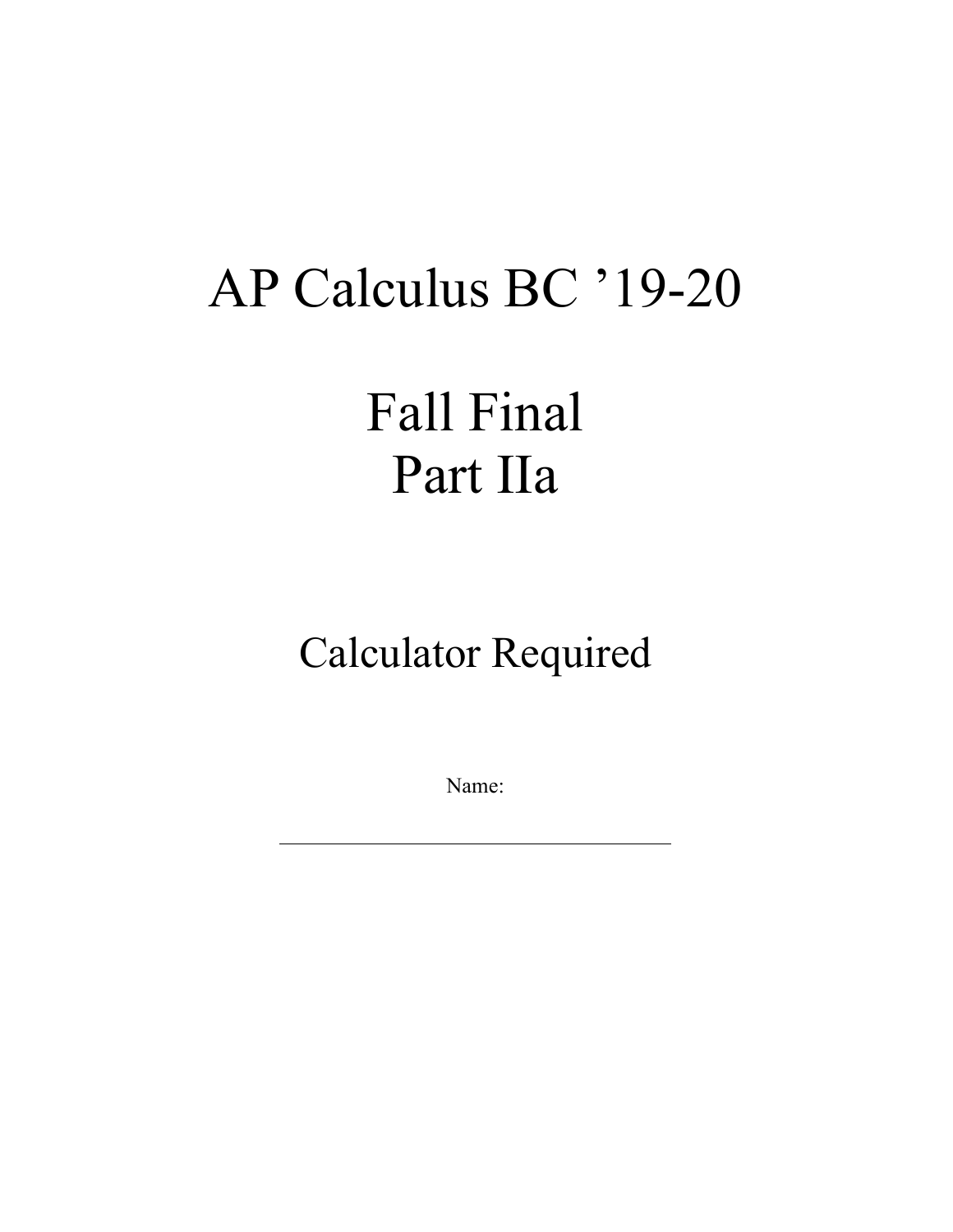1. The rate at which people enter an auditorium for a rock concert is modeled by the function *R* given by  $R(t) = 1380t^2 - 675t^3$  for  $0 \le t \le 2$  hours;  $R(t)$  is measured in people per hour. No one is in the auditorium at time  $t = 0$ , when the doors open. The doors close and the concert begins at time  $t = 2$ .

a) How many people are in the auditorium when the concert begins?

b) Find the time when the rate at which people enter the auditorium is a maximum. Justify your answer.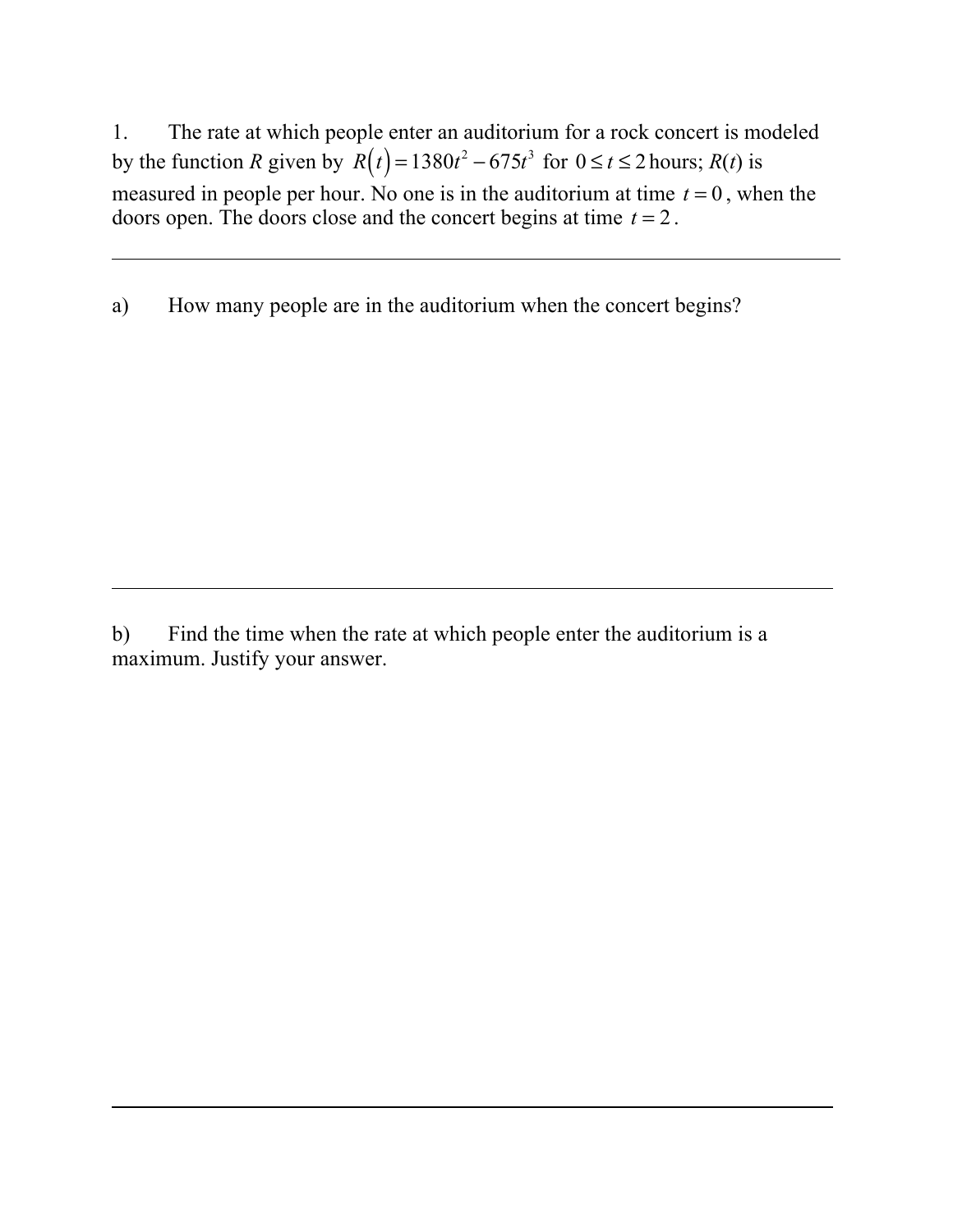c) The total wait time for all the people in the auditorium is found by adding the time each person waits, starting at the time the person enters the auditorium and ending when the concert begins. The function *w* models the total wait time for all the people who enter the auditorium before time *t*. The derivative of *w* is given by  $w'(t) = (2-t)R(t)$ . Find  $w(2) - w(1)$ , the total wait time for those who enter the auditorium after time  $t = 1$ .

d) On average, how long does a person wait in the auditorium for the concert to begin? Consider all people who enter the auditorium after the doors open, and use the model for total wait time from part (c).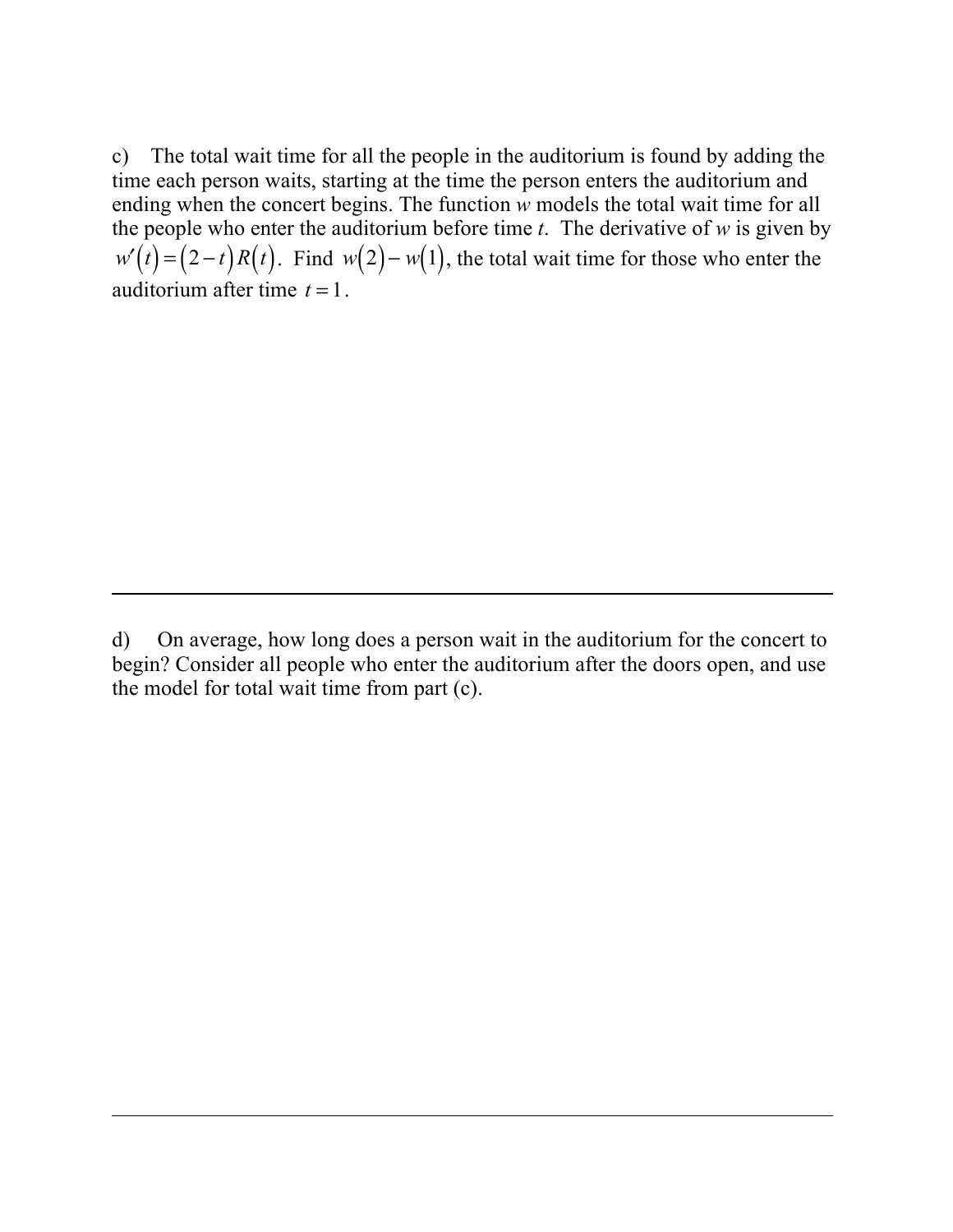| Distance $x$ |    | 60 | 12 $\cap$ | 180 | 240 | 300 | 360 |
|--------------|----|----|-----------|-----|-----|-----|-----|
| Diameter     | 24 | 30 | າ໑<br>20  | 30  | 26  |     | ∠∪  |
| B(x)         |    |    |           |     |     |     |     |

2. A blood vessel is 360 millimeters (mm) long with circular cross-sections of varying diameter. The table above gives the measurements of the diameter of the blood vessel at select points along the length of the vessel, where *x* represents the distance from the end of the vessel and  $B(x)$  is a twice-differentiable function that represents the diameter of the blood vessel at that point.

a) Write and integral expression in terms of  $B(x)$  that represents the average radius, in mm, of the blood vessel between  $x=0$  and  $x=360$ .

b) Approximate the value of your answer in part a) using the data from the table and a Midpoint Riemann sum with three sub-intervals of equal length. Show the computations that lead to your answer.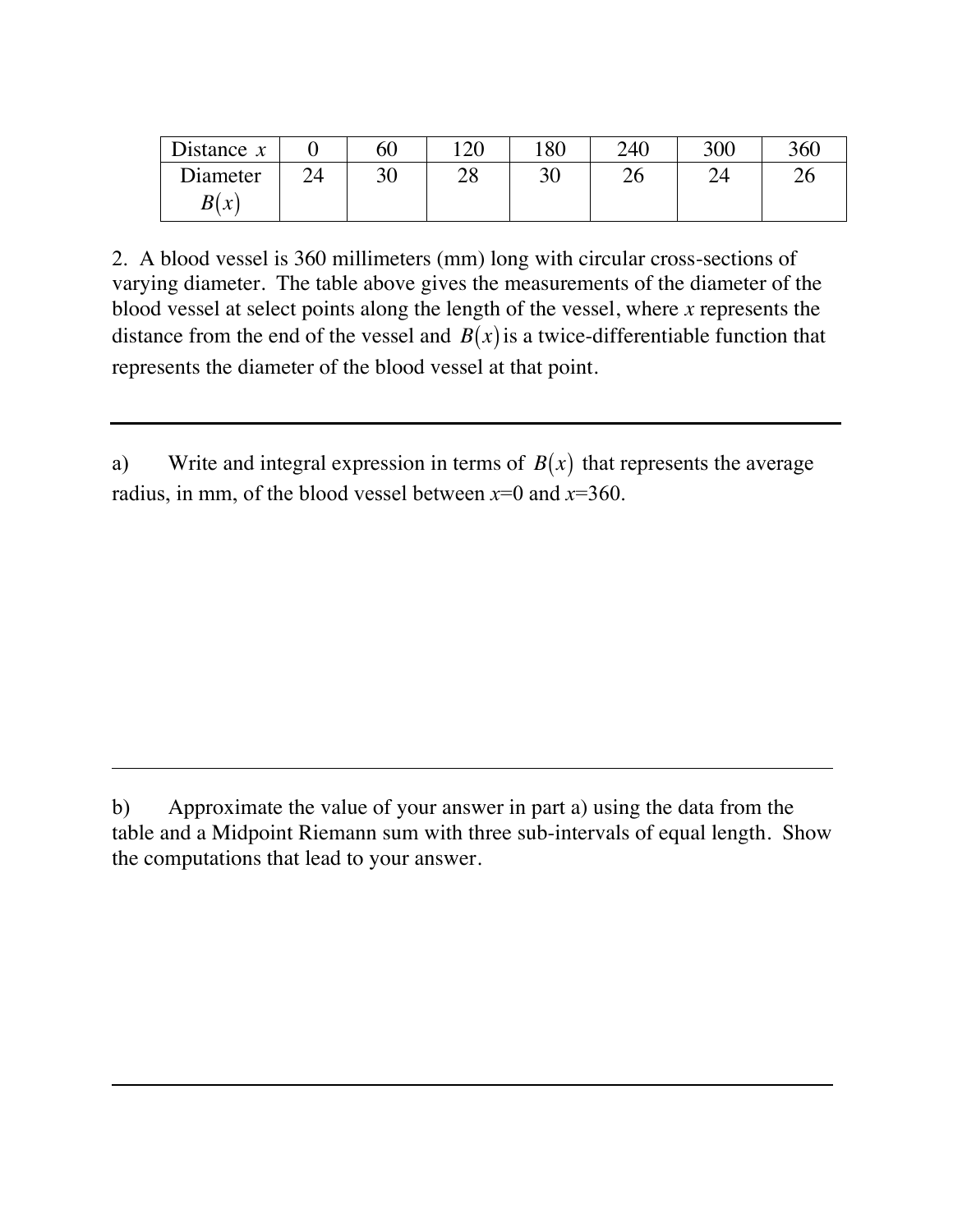c) Using correct units, explain the meaning of  $\left[\begin{array}{c} \n\pi \left( \frac{B(x)}{2} \right) \, dx \n\end{array} \right]$  in terms of the blood vessel. 2  $\sqrt{}$  $\vert$  $\overline{a}$  $\overline{a}$ 125  $\int^{275}$  $\int$ 2 *dx*

d) Explain why there must be at least two values of x, for  $0 < x < 360$ , such that  $B'(x)=0$ .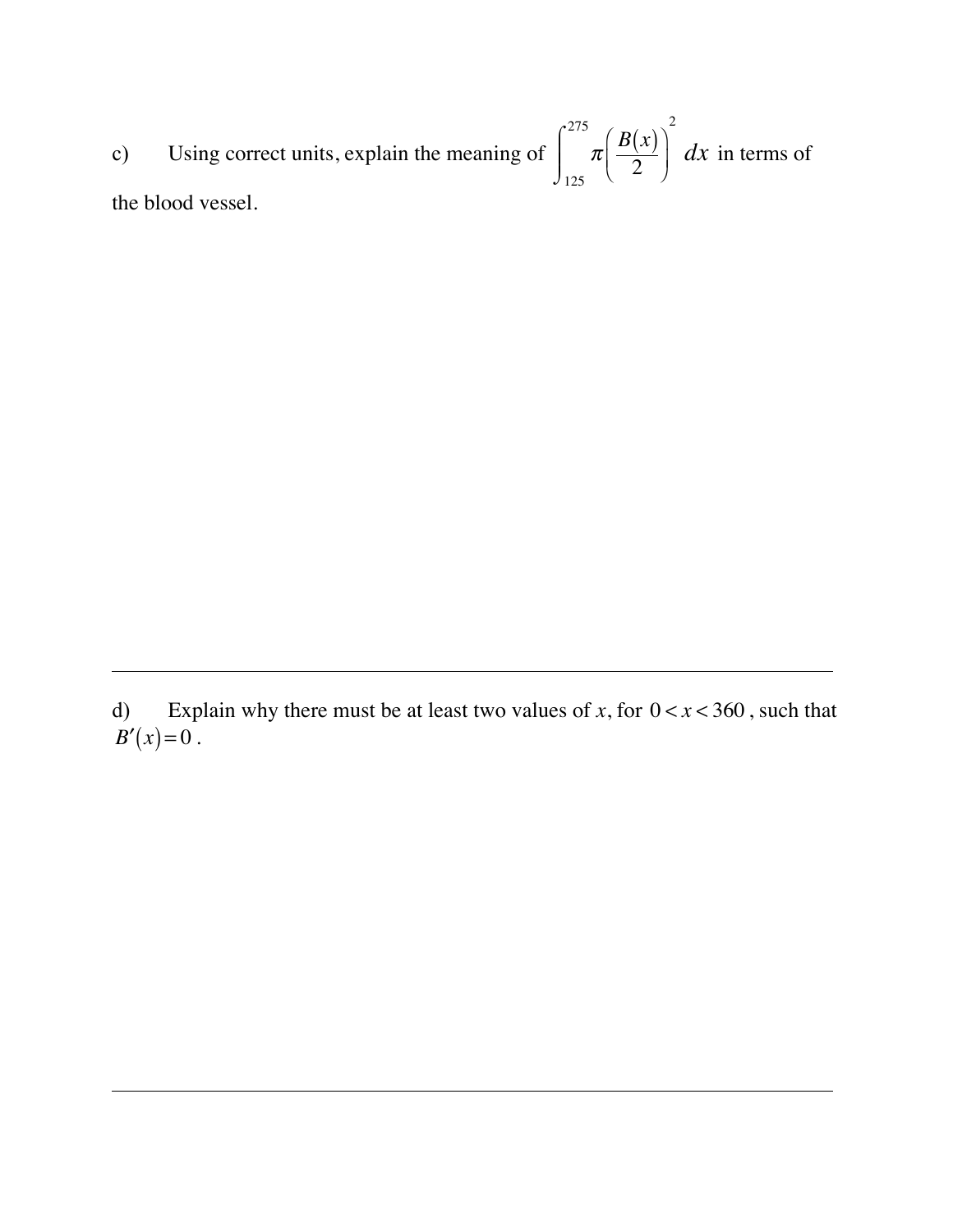# End of AP Calculus BC '19-20 Fall Final -- Part IIa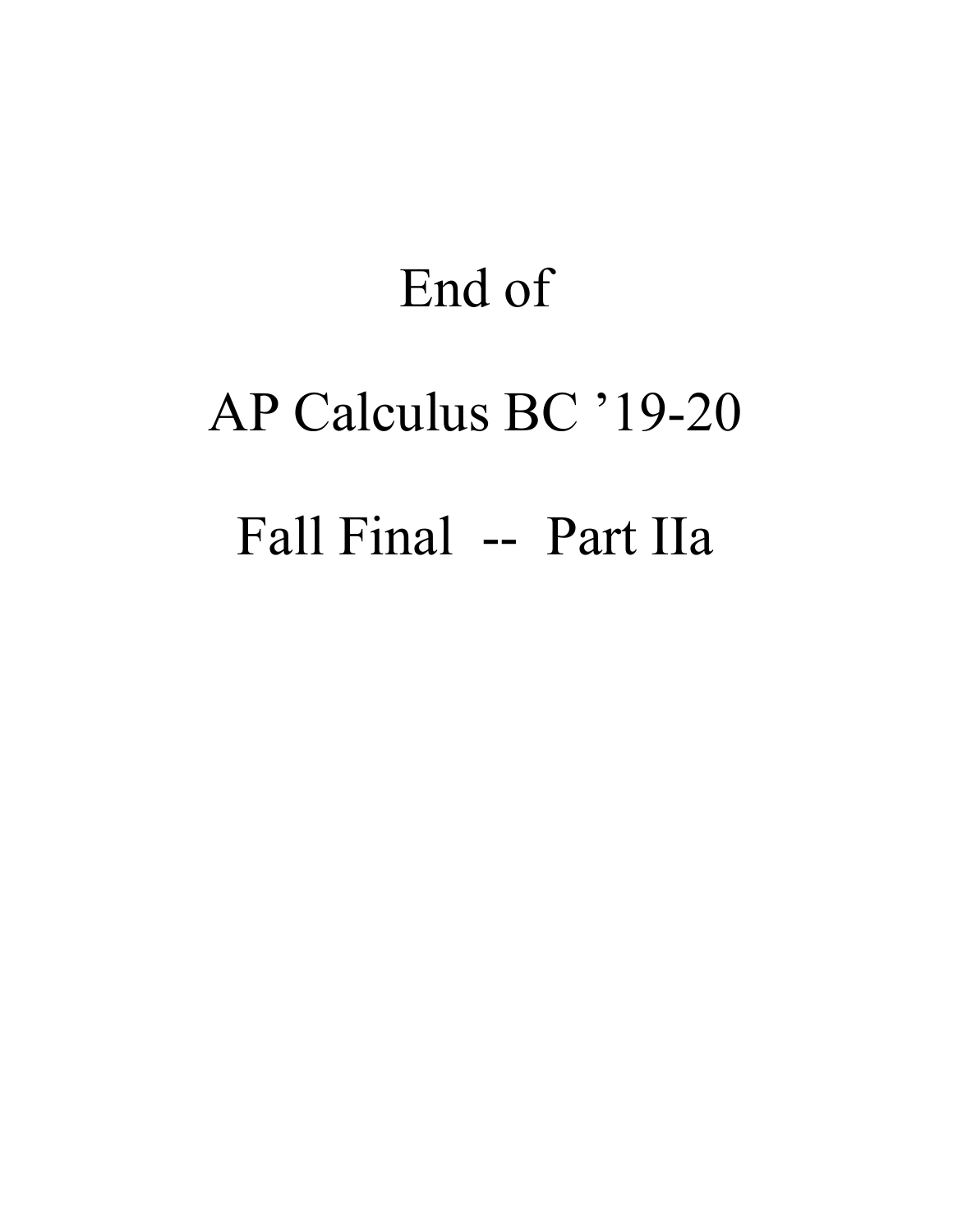#### AP Calculus BC '1 9-20

## Fall Final Part IIb

No Calculator Allowed

Name: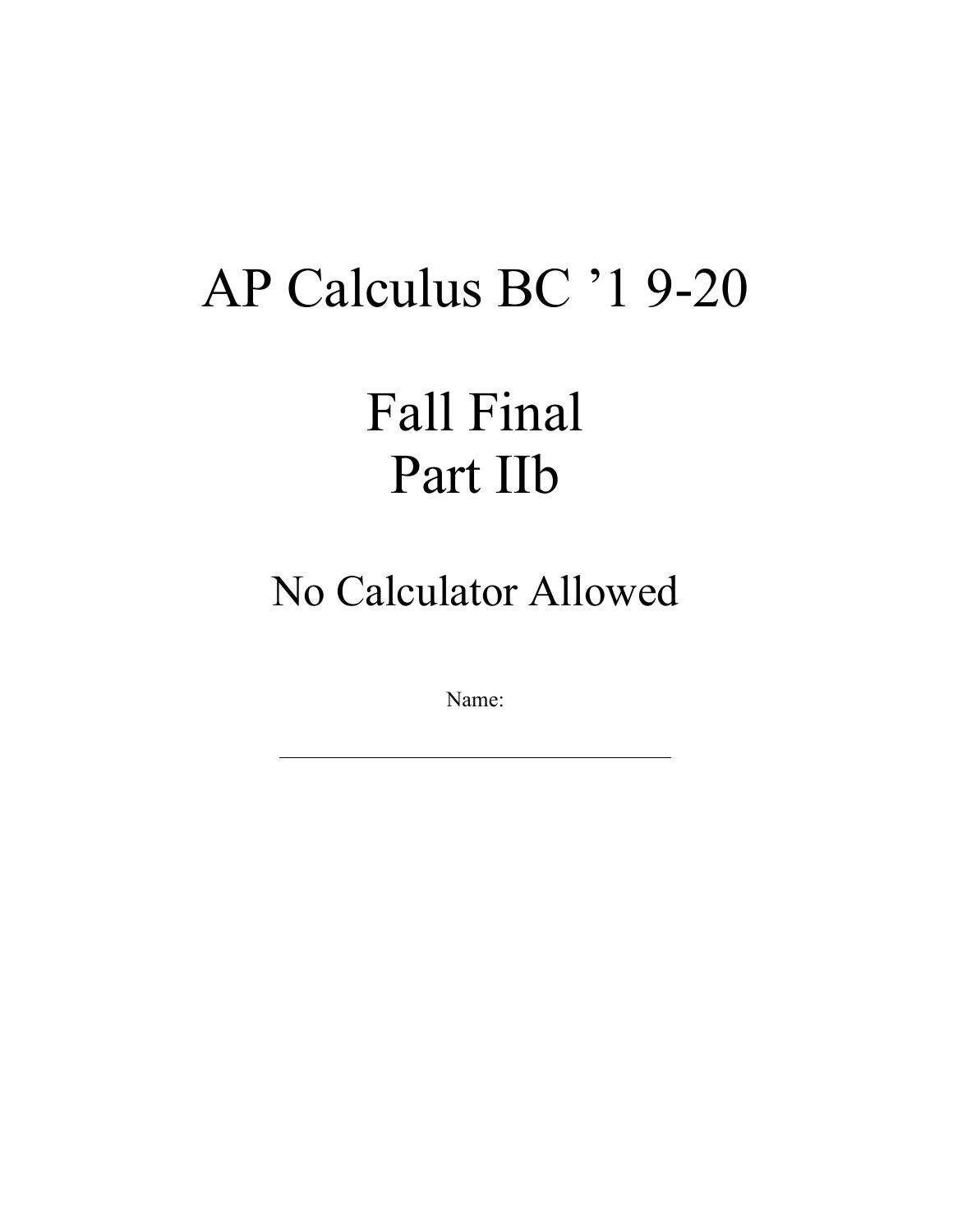

Let  $A = 1$ ,  $B = 6$ , and  $C = 14$ . A, B, and C represent the areas between  $f(x)$  and the *x*-axis. Let  $g(x) = \int_1^x f(t) dt$ .  $\int_1^x$ 

a) Find  $g(1)$  and  $g'(1)$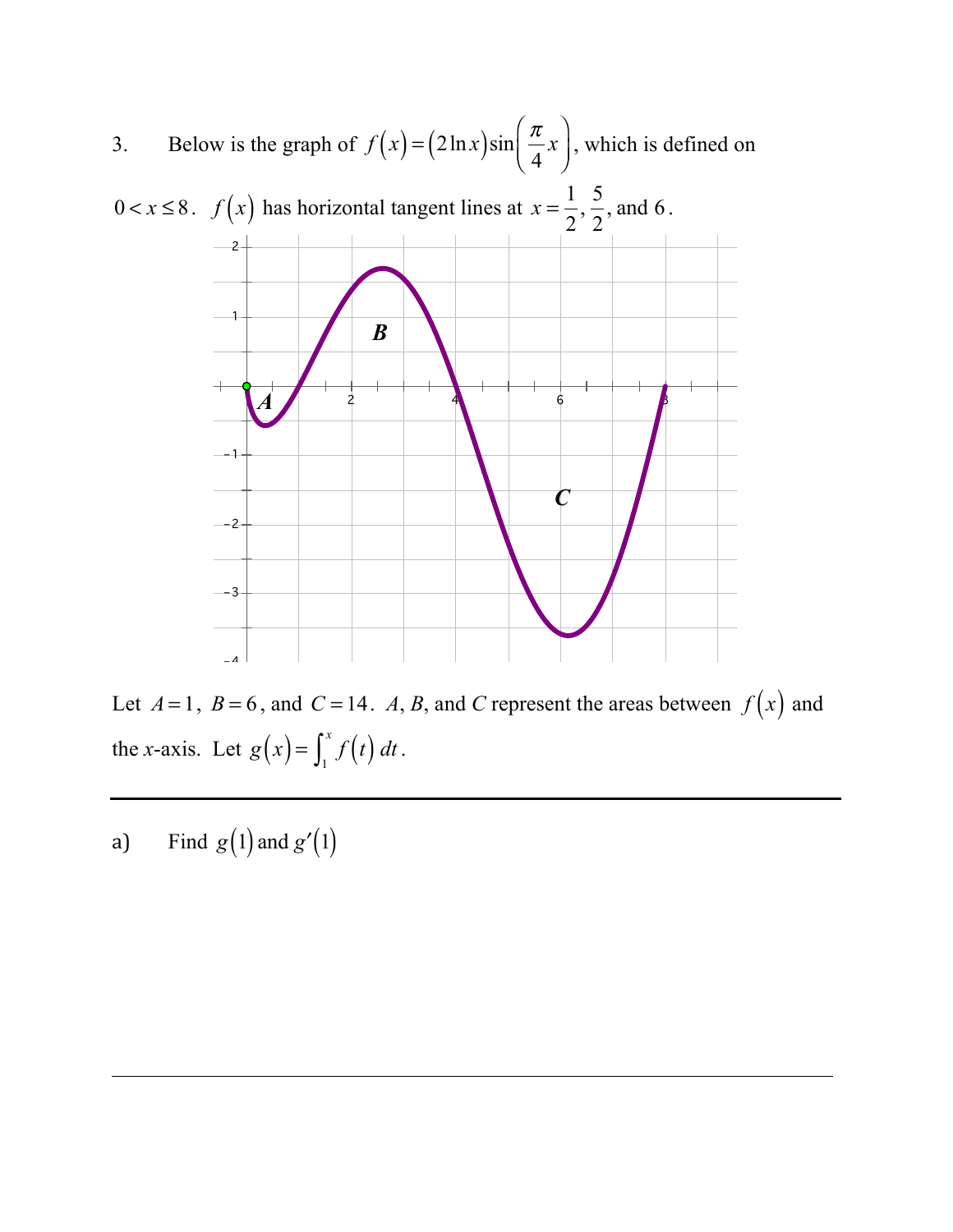b) On what intervals, if any, is  $g(x)$  increasing and concave down? Explain your reasoning.

c) For  $x \in (0, 8]$ , find the value of *x* at which  $g(x)$  has an absolute minimum. Justify your answer.

d) Write an expression for  $g''(x)$  and find  $g''(2)$ .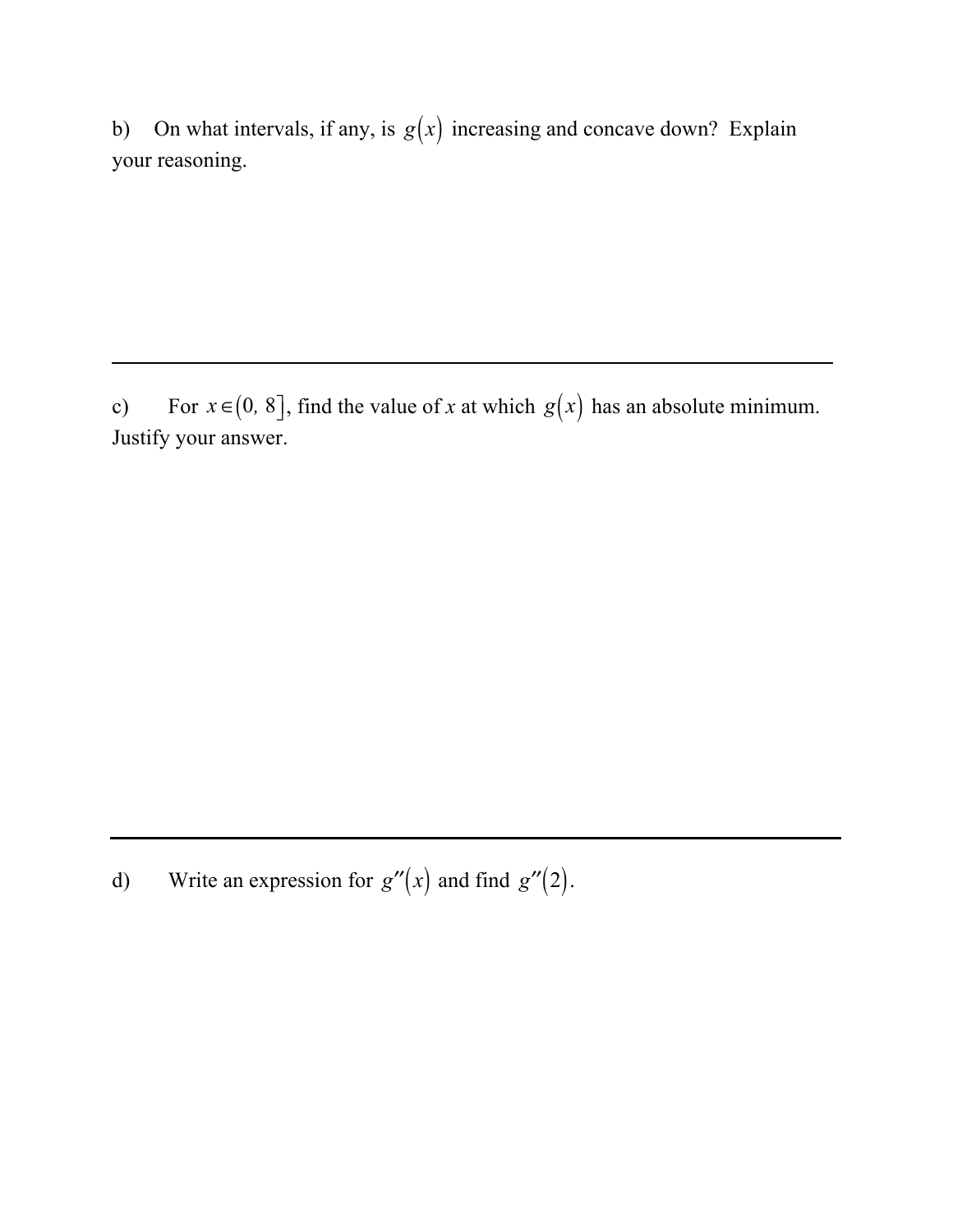4. Consider the differential equation  $\frac{dy}{dx} = (3 - y)\cos x$ . Let  $y = f(x)$  be the particular solution to the differential equation with the initial condition  $f(0)=1$ . The function  $y = f(x)$  is defined for all real numbers.

a) A portion of the slope field of the differential equation  $\frac{dy}{dx} = (3 - y)\cos x$  is shown below. Sketch the solution curves through  $(-3, -1)$  and  $(0, 1)$ .

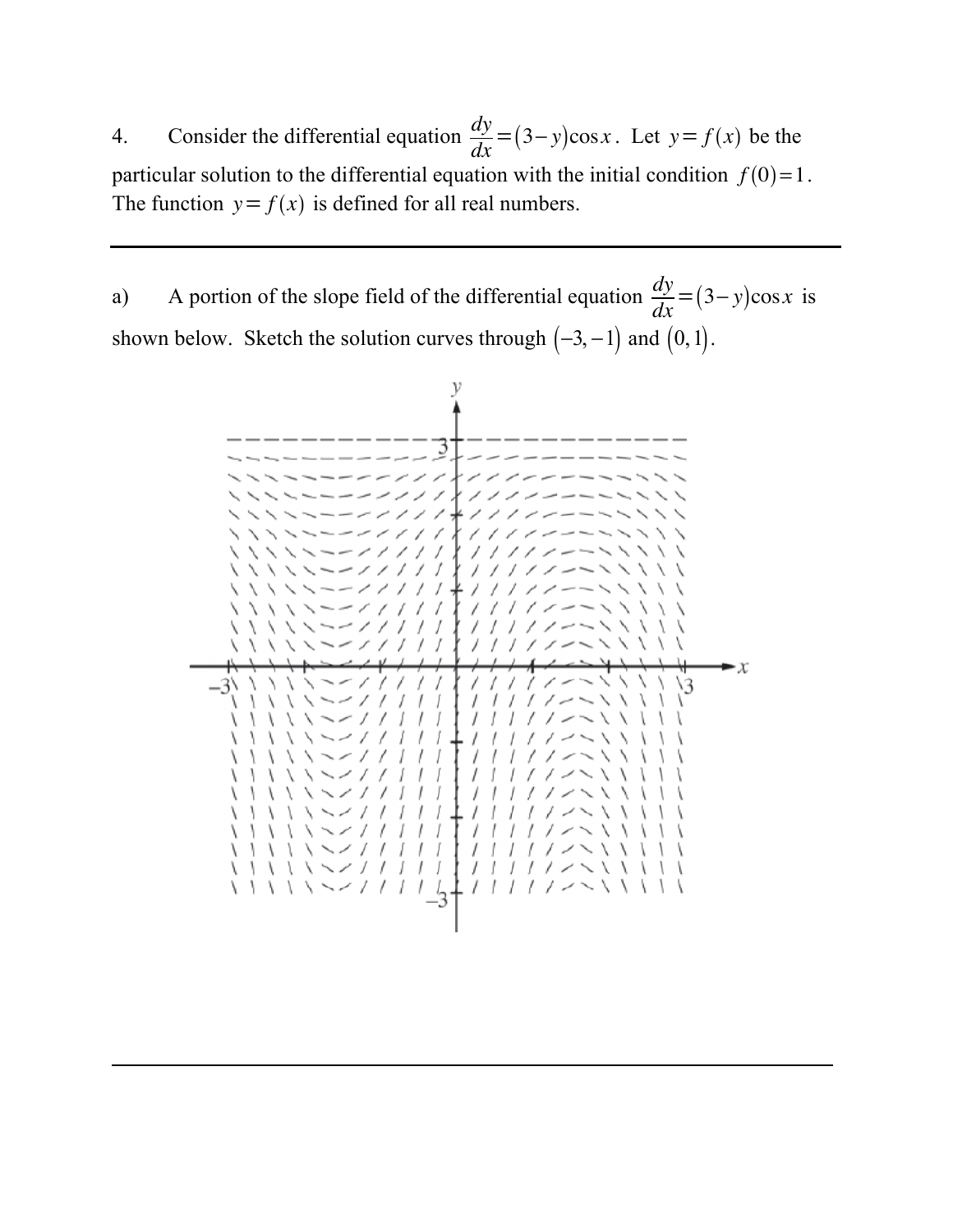b) Write an equation for the line tangent to solution curve in part a) at the point  $(0, 1)$ . Use the equation to approximate  $f(0.2)$ .

c) Find  $y = f(x)$ , the particular solution to the differential equation with the initial condition  $f(0)=1$ .